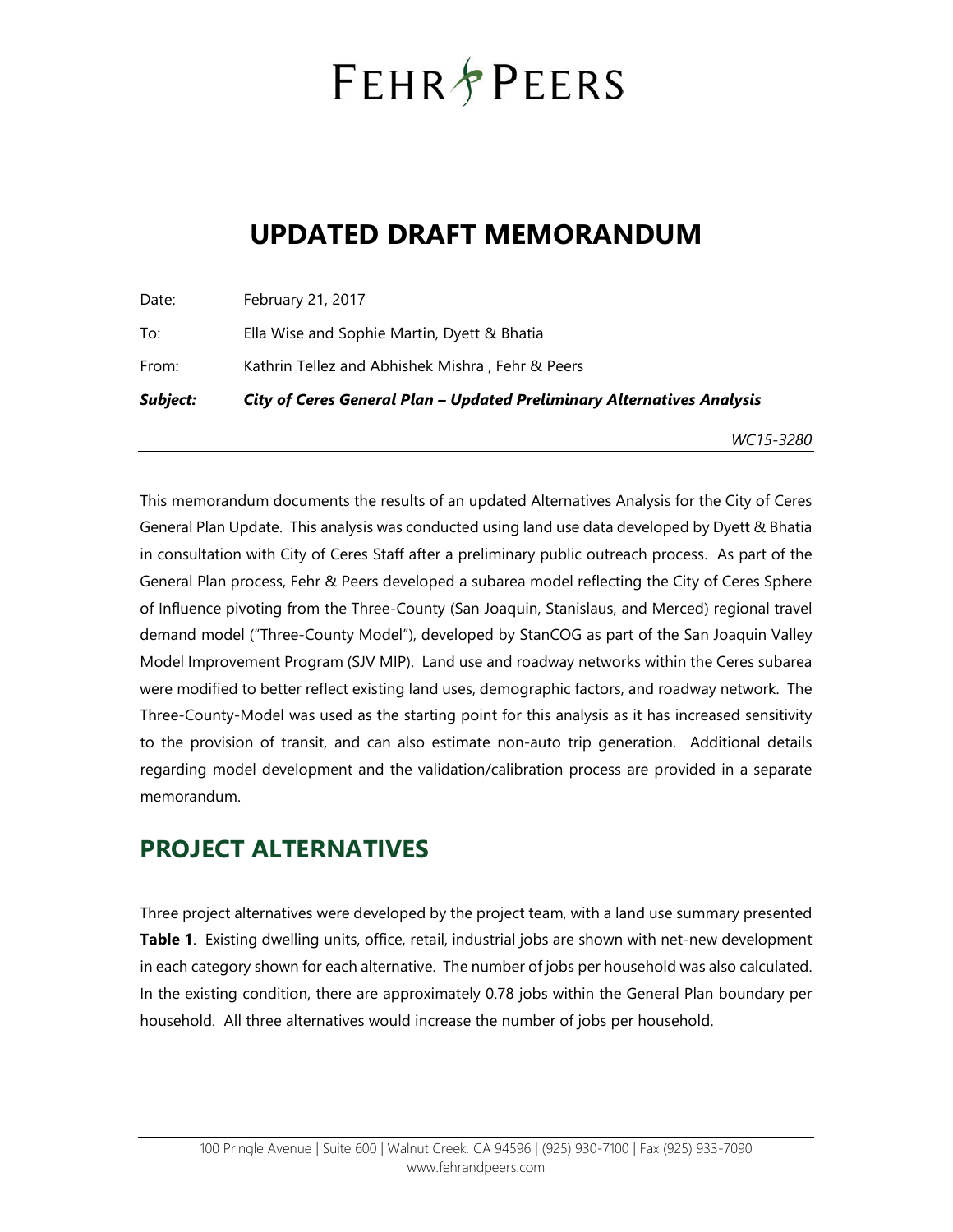Ella Wise February 21, 2017 Page 2 of 11



|                                          | <b>Dwelling Units/Jobs</b>                  |                                   |                                   |                                   |  |  |
|------------------------------------------|---------------------------------------------|-----------------------------------|-----------------------------------|-----------------------------------|--|--|
| <b>Major Land Use</b><br><b>Category</b> | <b>Base Year</b><br>Conditions <sup>1</sup> | <b>Alternative 1</b><br>(Net New) | <b>Alternative 2</b><br>(Net New) | <b>Alternative 3 (Net</b><br>New) |  |  |
| Single-Family                            | 14,817                                      | 4,367                             | 4,312                             | 4,120                             |  |  |
| Multi-Family                             | 3,185                                       | 2,319                             | 2,133                             | 2,341                             |  |  |
| Office Jobs                              | 4,218                                       | 2,084                             | 2,084                             | 2,084                             |  |  |
| Retail Jobs                              | 2,183                                       | 11,619                            | 11,371                            | 11,649                            |  |  |
| Industrial Jobs                          | 2,835                                       | 11,772                            | 12,410                            | 18,967                            |  |  |
| Other Jobs                               | 4,788                                       | 1,056                             | 1,056                             | 1,056                             |  |  |
| Total<br>Employment                      | 14,024                                      | 26,531                            | 26,921                            | 33,756                            |  |  |
| Jobs per<br>Household                    | 0.78                                        | 1.64                              | 1.67                              | 1.95                              |  |  |

#### **TABLE 1 LAND USE COMPARISON**

Notes: 1. Reflects entire General Plan planning area such that the baseline and each Alternative reflect the same geographic area. Baseline land uses within City of Ceres city limits include 14,625 households and 11,319 jobs. This data is based on information developed by the Stanislaus Council of Governments (StanCOG), with some adjustments made based on other published sources and City of Ceres staff review. These numbers may differ from other available data sets due to the difference process employed to develop baseline and future year model land use data, as opposed to other data sources. Source: Dyett & Bhatia, based on Alternatives Information dated December 21, 2016.

Roadway network improvements that are assumed to be in place to support General Plan buildout include:

- Interchange modifications at SR 99/Mitchell Road/Service Road (StanCOG RTP Tier I Roadway Project [StanGOG Tier I])
- Morgan Road, 7th Street to Grayson Road widening from 2 lanes to 4 lanes [StanGOG Tier  $\mathbf{I}$
- Whitmore Avenue, Mitchell Road to Faith Home Road widening from 2 lanes to 4 lanes [StanGOG Tier I]
- Whitmore Avenue, Ustick Road to Blaker Road widening from 2 lanes to 4 lanes [StanGOG Tier I]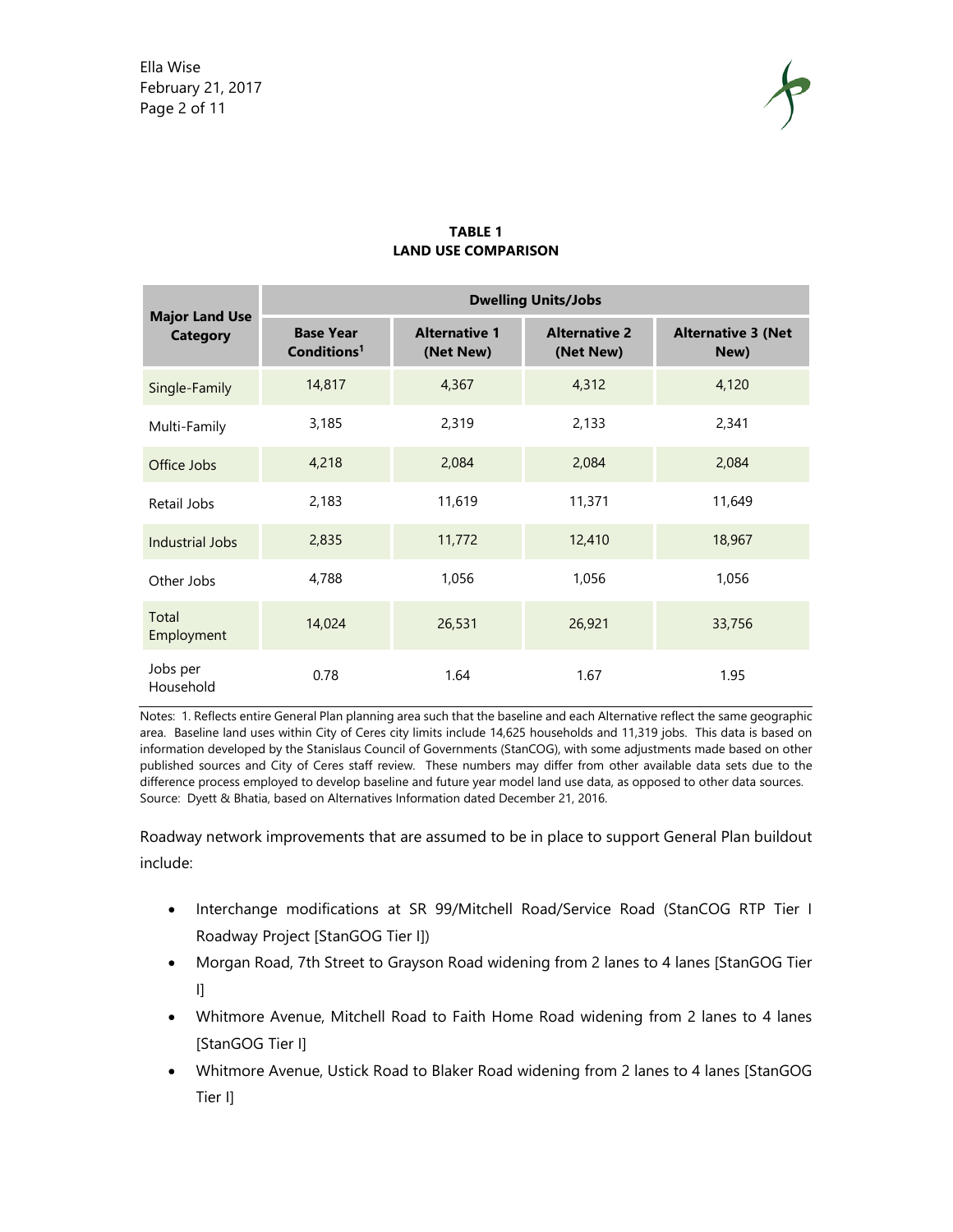Ella Wise February 21, 2017 Page 3 of 11



- Central Avenue, Hatch Road to Grayson Road widening from 2 lanes to 4 lanes [StanGOG Tier I]
- Mitchell Road, River Road to Service Road widening to 6 lanes [StanGOG Tier I]
- Crows Landing Road, Service Road to Grayson Road widening from 2 lanes to 4 lanes [StanGOG Tier I]
- Grayson Road, Ustick Road to Central Avenue widening from 2 lanes to 4 lanes [StanGOG Tier I]
- Carpenter Road, Whitmore Avenue to Keyes Road widen to 3 lanes [StanGOG Tier I]
- Faith Home Road SR 99 to SR 132, construct new 4-lane expressway with interchange at Keyes Road/Faith Home Road [StanGOG Tier I]
- Service Road, Faith Home Road to Central Avenue, widen to a 6-Lane Expressway, Central Avenue to Ustick Road, widen to 4 lane arterial
- New collector roadways as shown on the General Plan circulation map to provide local circulation (General Plan Map)

An analysis of roadway conditions without construction of the Faith Home Road expressway was also conducted for Land Use Alternative 1, with results presented below as Alternative 1a.

Refinements to the trip-balancing module within the future year model were conducted to ensure that all trips that could be generated by future land uses within Ceres were distributed to the roadway network. As the proposed land uses under each alternative would increase the number of trip attractions (i.e. jobs and retail) as compared to the number of trip producers (housing units), production-attraction trip balancing was tied to trip attractions within Ceres.

### **PRELIMINARY RESULTS**

The following section summaries the preliminary transportation metric comparison between the project alternatives. More detailed analysis will be conducted for the preferred alternative, with the following summarizing key differences in the transportation network implications of each alternative. The transportation metrics evaluated for each alternative include:

- Vehicle Miles of Travel
- Person Trips by Mode
- Roadways projected to operate at LOS E or F

Additional information for each metric is described below.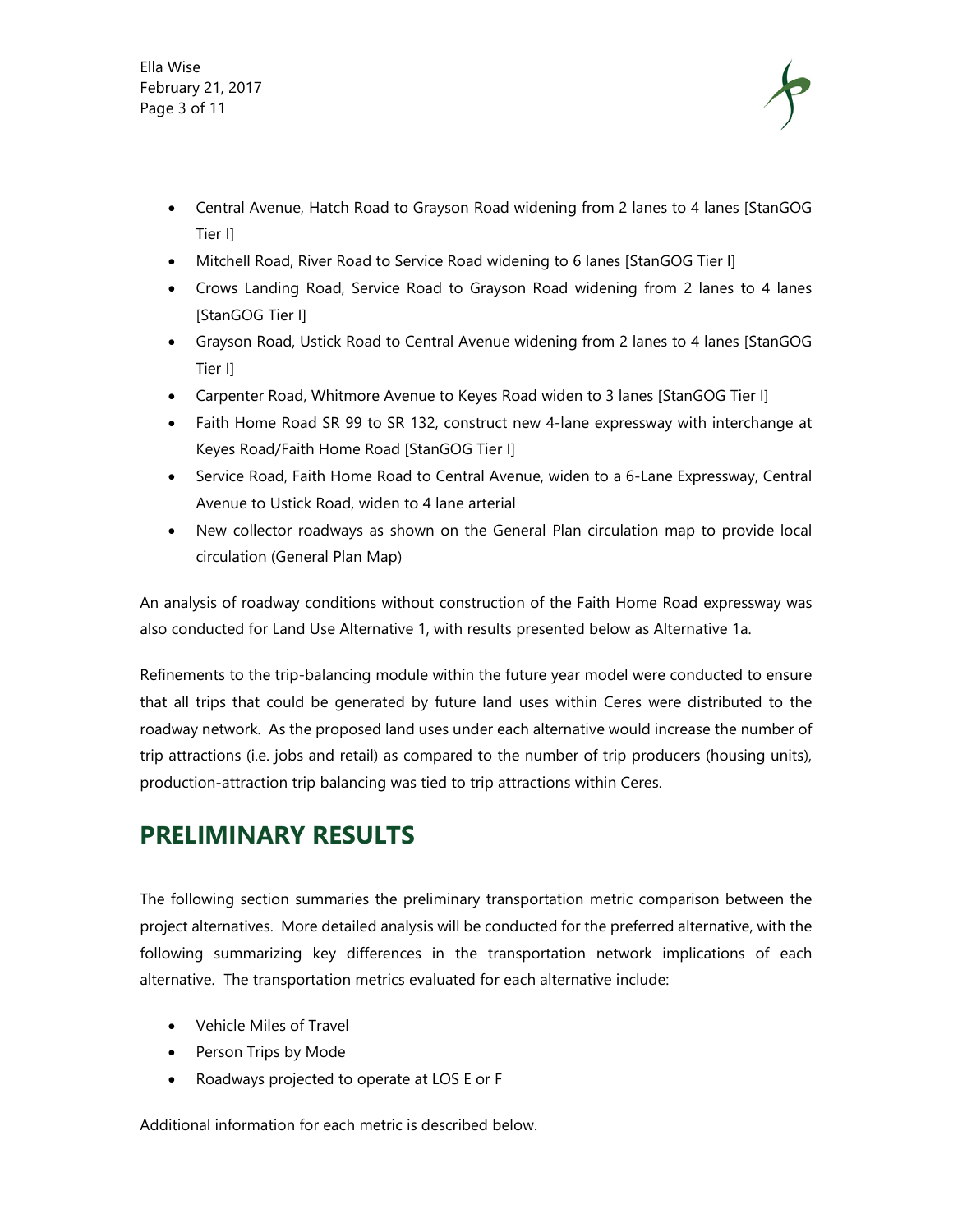Ella Wise February 21, 2017 Page 4 of 11



#### VEHICLE MILES OF TRAVEL

The City of Ceres General Plan Model travel demand model was used to develop VMT estimates. The planned growth and transportation network changes outside the City of Ceres Model study area are generally consistent with the 2014 StanCOG RTP. Within the City of Ceres, the land uses reflect the assumptions for each of the Alternatives as presented in Table 1, considering the roadway network improvements listed previously.

To assess vehicle miles of travel generated by land uses in Ceres, three accounting methods were used, including the boundary method, the shared-accounting and the total accounting method.

#### *Boundary Method*

A boundary based estimate captures all the VMT on a roadway network within a specified geographic area such as the city limits or General Plan Boundary. A limitation of this method is that it does not capture trips that extend beyond a jurisdictions boundary and includes through traffic on regional roadway facilities over which the City has no control, such as State Route 99. However, this information can use useful in estimating total greenhouse gas emissions within a specified geographic area.

#### *Origin-Destination Method – Shared Accounting*

An origin-destination (OD) method tracks all vehicular trips generated by the City of Ceres across the entire regional network. Four types of trips are isolated, which shares the responsibility of trips with other jurisdictions:

- Internal-Internal (II) trips: Include all trips that begin and end within the City of Ceres.
- Internal-External (IX) trips: Include one-half of all trips that begin in within city limits and end outside city limits. The City of Ceres assumes half the responsibility of these kinds of trips.
- External-Internal (XI) trips: Include one-half of all trips that begin outside city limits and end inside city limits. The City of Ceres assumes half the responsibility of these kinds of trips.
- External-External (XX) trips: Trips that begin and end outside the City of Ceres are not included. The City of Ceres assumes no responsibility for External-External trip type VMTs.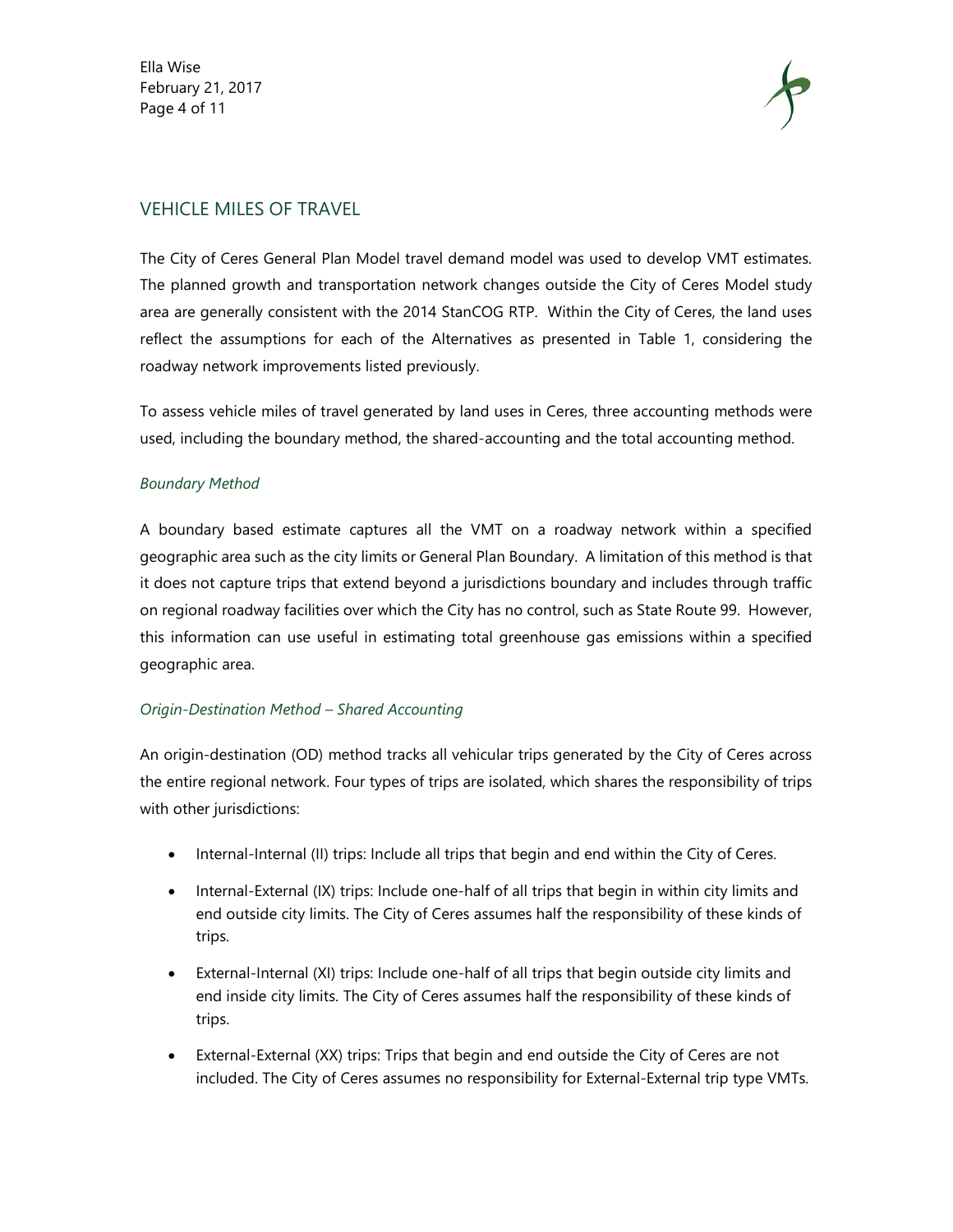Ella Wise February 21, 2017 Page 5 of 11



To estimate VMT per service population, trips are multiplied by the trip distance for all trip types to estimate VMT and then divided by the residential and working population of the City of Ceres.

Trips that have neither an origin nor destination within the City are not included in the VMT total as City General Plan policies cannot appreciably affect the amount of through traffic in a jurisdiction.

#### *Origin-Destination Method – Total Accounting*

The total accounting method is similar to the shared accounting method, except that for internalexternal and external-internal trips, the entire trip length is captured. This method would better capture long-distance commute trips and show an increased VMT benefit to providing higher quality jobs within the Ceres area.

#### *VMT Results*

The total VMT is then divided by the City's total service population, defined as the residential population plus the number of jobs; results are summarized in **Table 2** for the boundary method, **Table 3** for the shared-accounting method and **Table 4** for the total-accounting method.

|                                     |                                             | <b>General Plan Buildout Conditions<sup>1</sup></b>                 |           |                      |                      |  |
|-------------------------------------|---------------------------------------------|---------------------------------------------------------------------|-----------|----------------------|----------------------|--|
| Performance<br><b>Measure</b>       | <b>Base Year</b><br>Conditions <sup>1</sup> | <b>Alternative 1 (with and</b><br>without Faith Home<br>Expressway) |           | <b>Alternative 2</b> | <b>Alternative 3</b> |  |
| <b>Households</b>                   | 18,002                                      | 24,687                                                              |           | 24,448               | 24,464               |  |
| Population                          | 55,553                                      | 75,609                                                              |           | 74,888               | 74,936               |  |
| Employment                          | 14,024                                      | 40,554                                                              |           | 40,943               | 47,777               |  |
| Daily VMT<br>(Boundary Method)      | 930,578                                     | 1,387,173                                                           | 1,524,099 | 1,382,668            | 1,399,340            |  |
| Daily VMT per<br>Household          | 51.69                                       | 56.19                                                               | 61.74     | 56.56                | 57.20                |  |
| Daily VMT per<br>Service Population | 13.37                                       | 11.94                                                               | 13.12     | 11.94                | 11.40                |  |

**TABLE 2 VEHICLE MILES OF TRAVEL, BOUNDARY METHOD**

Note: 1. Reflects the General Plan planning area such that the baseline and Alternatives reflect the same geographic area. Source: Fehr & Peers, 2017.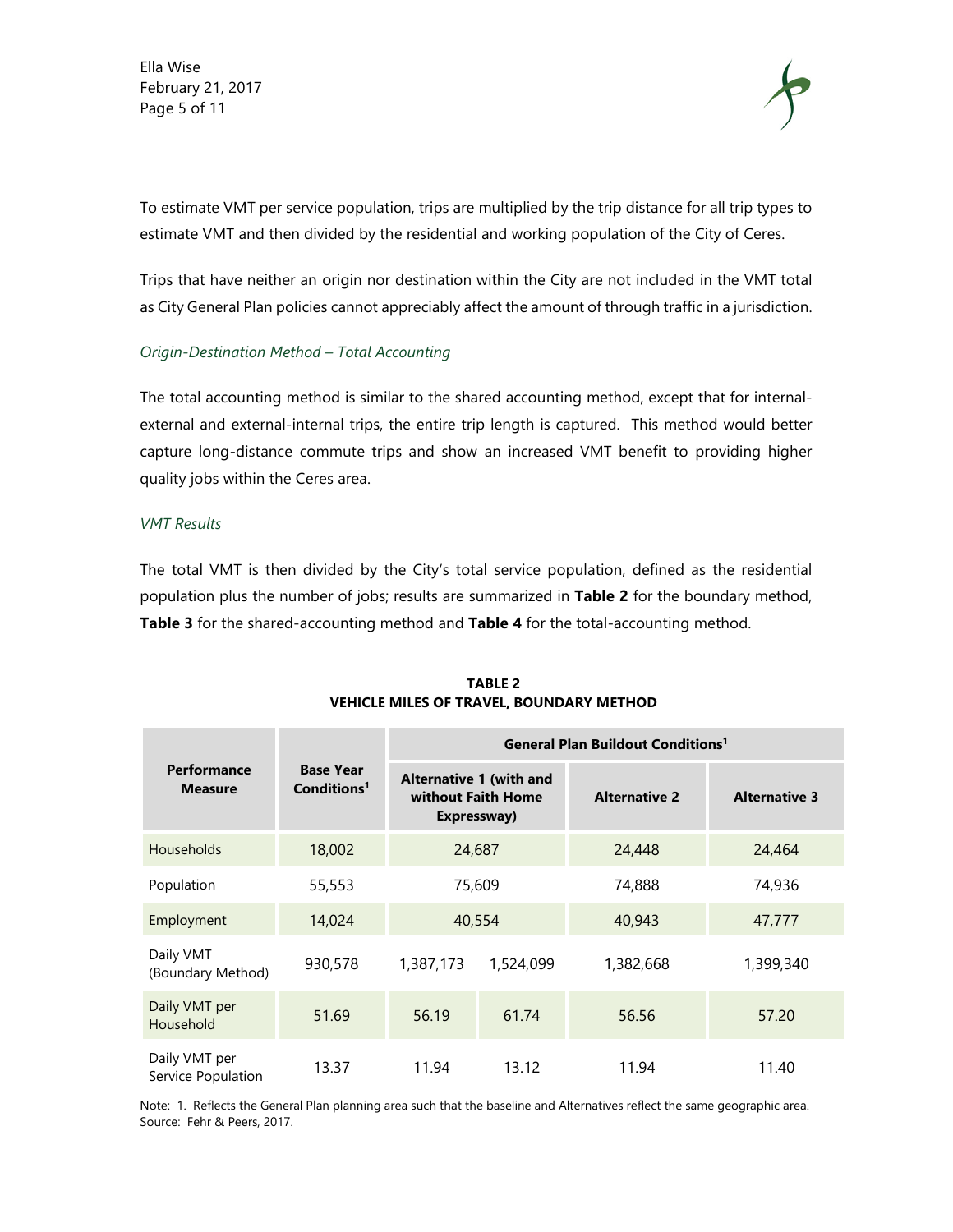

| <b>TABLE 3</b>                                           |  |  |  |  |
|----------------------------------------------------------|--|--|--|--|
| <b>VEHICLE MILES OF TRAVEL, SHARED ACCOUNTING METHOD</b> |  |  |  |  |

|                                           |                                       | <b>General Plan Buildout Conditions<sup>1</sup></b>                 |           |                      |                      |  |
|-------------------------------------------|---------------------------------------|---------------------------------------------------------------------|-----------|----------------------|----------------------|--|
| Performance<br>Measure <sup>1</sup>       | <b>Base Year</b><br><b>Conditions</b> | <b>Alternative 1 (with and</b><br>without Faith Home<br>Expressway) |           | <b>Alternative 2</b> | <b>Alternative 3</b> |  |
| <b>Households</b>                         | 18,002                                | 24,687                                                              |           | 24,448               | 24,464               |  |
| Population                                | 55,553                                | 75,609                                                              |           | 74,888               | 74,936               |  |
| Employment                                | 14,024                                | 40,554                                                              |           | 40,943               | 47,777               |  |
| Daily VMT (Origin-<br>Destination Method) | 1,020,542                             | 1,980,933                                                           | 2,041,804 | 1,963,298            | 2,030,962            |  |
| Daily VMT per<br>Household                | 56.69                                 | 80.24                                                               | 82.71     | 80.31                | 83.02                |  |
| Daily VMT per<br>Service Population       | 14.67                                 | 17.05                                                               | 17.58     | 16.95                | 16.55                |  |

Note: 1. Reflects the General Plan planning area such that the baseline and Alternatives reflect the same geographic area. Source: Fehr & Peers, 2017.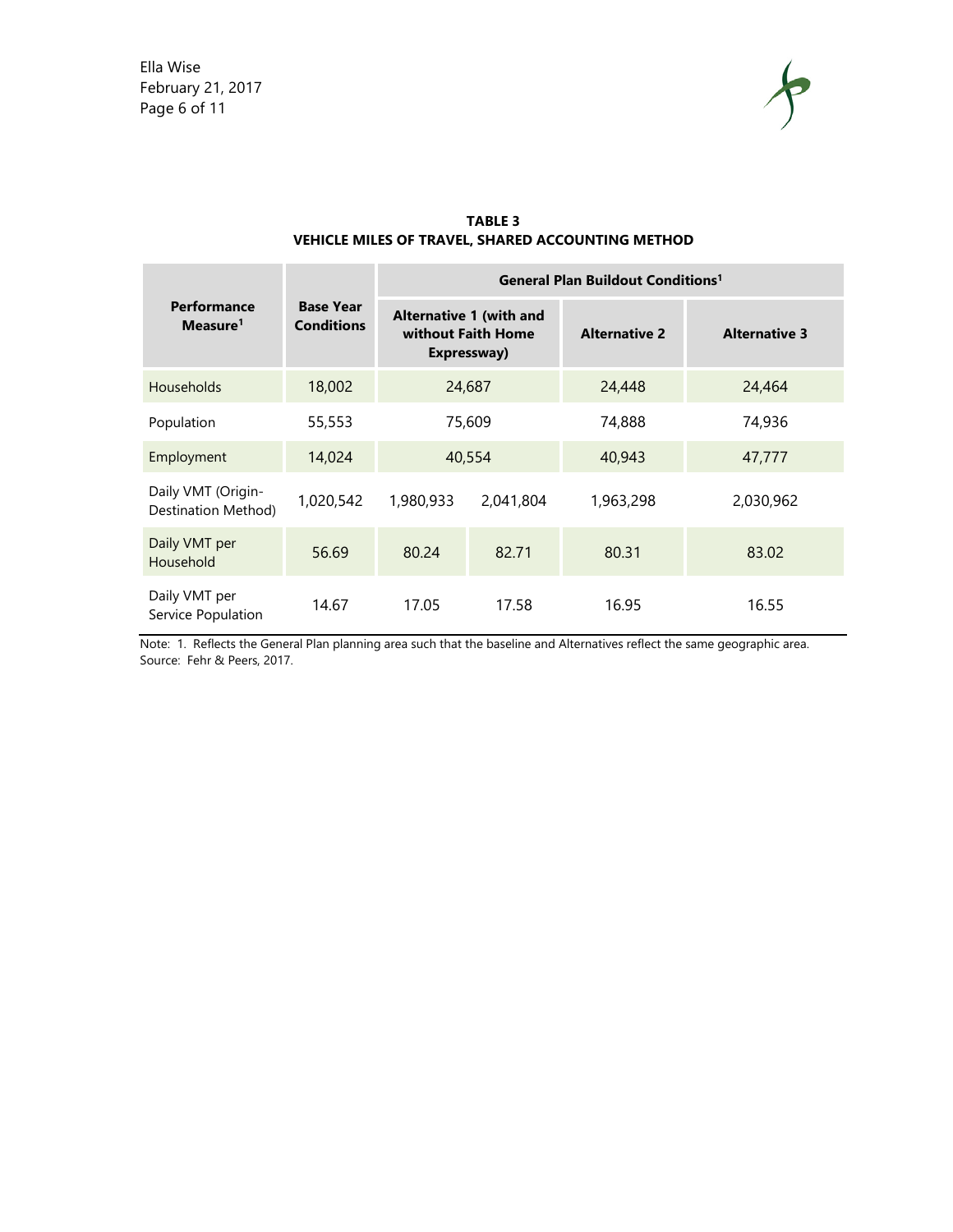

|                                           |                                             | <b>General Plan Buildout Conditions<sup>1</sup></b>                 |           |                      |                      |  |
|-------------------------------------------|---------------------------------------------|---------------------------------------------------------------------|-----------|----------------------|----------------------|--|
| <b>Performance Measure</b>                | <b>Base Year</b><br>Conditions <sup>1</sup> | <b>Alternative 1 (with and</b><br>without Faith Home<br>Expressway) |           | <b>Alternative 2</b> | <b>Alternative 3</b> |  |
| <b>Households</b>                         | 18,002                                      | 24,687                                                              |           | 24,448               | 24,464               |  |
| Population                                | 55,553                                      | 75,609                                                              |           | 74,888               | 74,936               |  |
| Employment                                | 14,024                                      | 40,554                                                              |           | 40,943               | 47,777               |  |
| Daily VMT (Origin-<br>Destination Method) | 2,025,332                                   | 3,882,968                                                           | 4,035,103 | 3,850,663            | 3,976,896            |  |
| Daily VMT per<br>Household                | 112.51                                      | 157.29                                                              | 163.45    | 157.50               | 162.56               |  |
| Daily VMT per Service<br>Population       | 29.11                                       | 33.43                                                               | 34.74     | 33.24                | 32.41                |  |

#### **TABLE 4 VEHICLE MILES OF TRAVEL, TOTAL ACCOUNTING METHOD**

Note: 1. Reflects the General Plan planning area such that the baseline and Alternatives reflect the same geographic area. Source: Fehr & Peers, 2017.

#### TRIPS BY MODE

Mode refers the method of transportation used to make a trip. The summary of modes used by City of Ceres residents as estimated from the model is shown in **Table 5**. For comparison, the respective mode choice from the California Household Travel Survey is also shown. The comparison indicates that the model may underestimate the walk/bike/other mode share while overestimating transit trips. Model error should be taken into consideration in the mode choice comparison of project alternatives.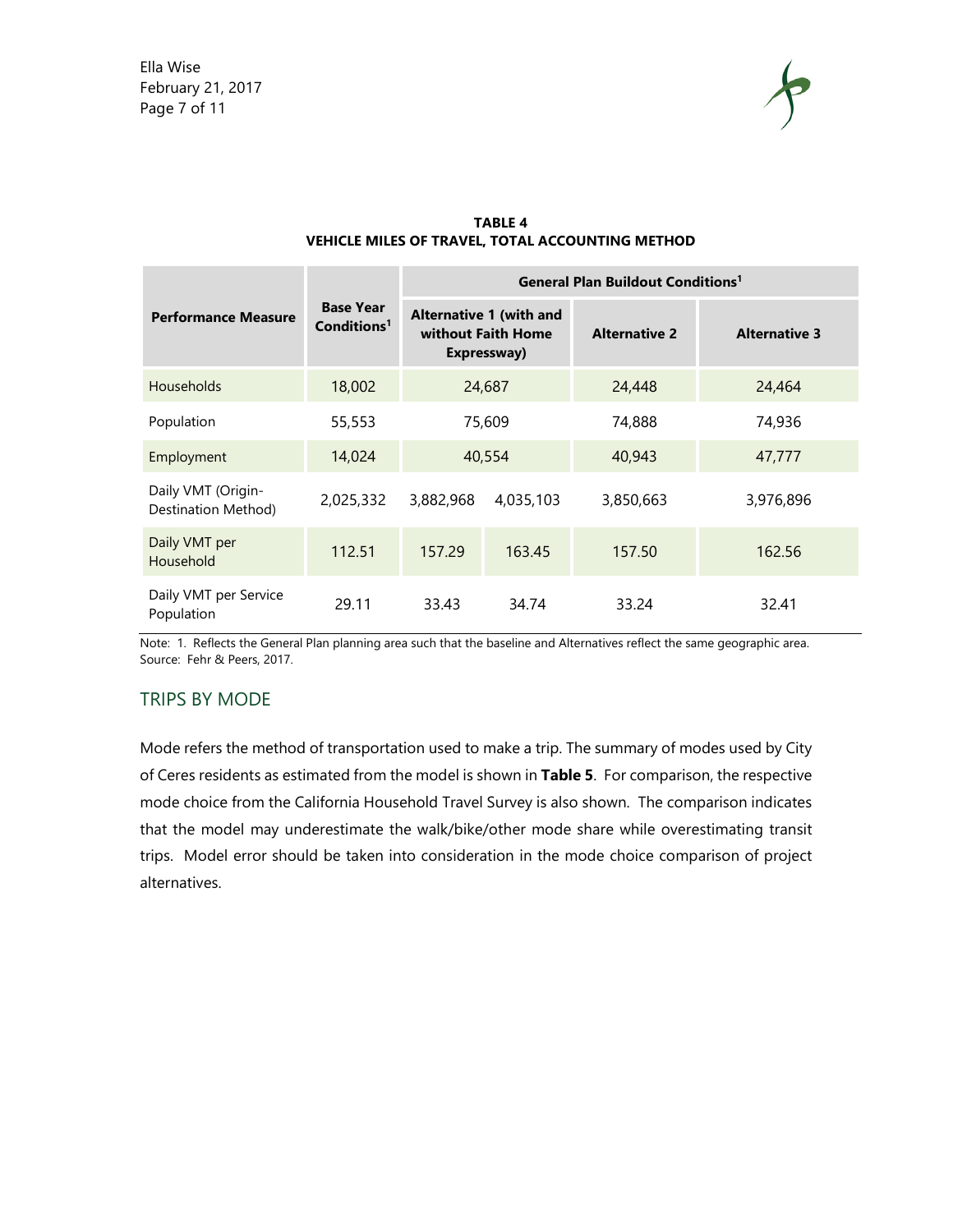

|                                                     | CHTS (2012) <sup>1</sup> | <b>Base Year</b><br><b>Conditions</b> | <b>Alternative 1</b> | <b>Alternative 2</b> | <b>Alternative 3</b> |
|-----------------------------------------------------|--------------------------|---------------------------------------|----------------------|----------------------|----------------------|
| Private Vehicle<br>(single occupant<br>and carpool) | 89%                      | 87%                                   | 87%                  | 87%                  | 86%                  |
| Transit                                             | 4%                       | 3%                                    | 3%                   | 3%                   | 4%                   |
| Walk/Bike/Other                                     | 7%                       | 10%                                   | 10%                  | 10%                  | 10%                  |
| Total                                               | 100%                     | 100%                                  | 100%                 | 100%                 | 100%                 |

#### **TABLE 5 MODE SHARE**

Notes: 1. From the California Household Travel Survey, 2012, reflective of all trips, including commute trips, social-recreation trips, school related trips, and shopping trips.

Source: Fehr & Peers, 2017.

#### ROADWAY OPERATIONS

The preliminary analysis of traffic operations was conducted based on roadway segments representative of the City's overall transportation network. Traffic volumes on roadway segments are used to determine the overall usage and congestion. Note that the roadway segment analysis is based on traffic counts taken at a single location or link, which is intended to be representative of the entire segment. A link connects two intersections; a segment is a series of links. The segments used in this analysis were developed based on where a series of links had common physical and traffic conditions.

Traffic operations on the study roadway segments were measured using a qualitative measure called level of service (LOS). LOS is a general measure of traffic operating conditions whereby a letter grade, from A (free-flow) to F (over-capacity), is assigned. These grades represent the perspective of drivers and are an indication of the comfort and convenience associated with driving, as well as speed, travel time, traffic interruptions, and freedom to maneuver. The LOS grades are generally defined as follows:

**LOS A** represents free-flow travel with freedom to maneuver.

**LOS B** has stable operating conditions, but the presence of other road users causes a noticeable, though slight, reduction in convenience, and maneuvering freedom.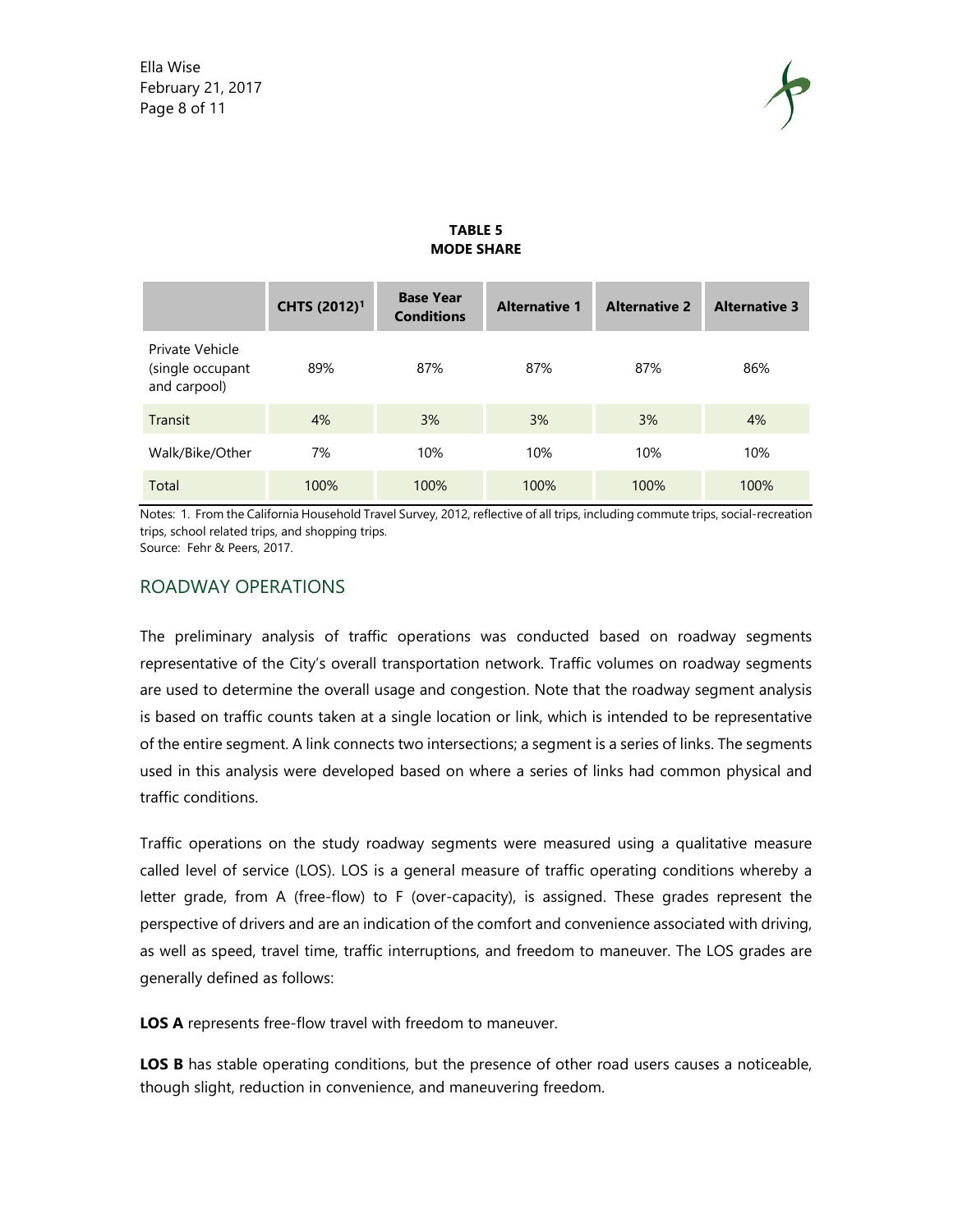Ella Wise February 21, 2017 Page 9 of 11



**LOS C** has stable operating conditions, but the operation of individual users is substantially affected by the interaction with others in the traffic stream. LOS C is the desired level of operations for vehicles on roadways within unincorporated Stanislaus County.

LOS D represents high-density, but stable flow. Users may experience restriction in speed and freedom to maneuver, with poor levels of convenience. LOS D is the desired level of operations for vehicles on roadways within incorporated areas of Ceres.

**LOS E** represents operating conditions at or near capacity. Speeds are reduced to a low but relatively uniform value. Freedom to maneuver is difficult with users experiencing frustration and poor convenience. Unstable operation is frequent, and minor disturbances in traffic flow can cause breakdown conditions.

**LOS F** is used to define forced or breakdown conditions. This condition exists wherever the volume of traffic exceeds the capacity of the roadway. Long queues can form behind these bottleneck points with queued traffic traveling in a stop-and-go fashion.

Daily LOS was calculated for approximately 80 roadway segments for the base year and forecast conditions. For forecast conditions, the base year and future year models were run and the difference between the base year and forecast year volume was added to the existing traffic count. The LOS was determined by comparing traffic volumes for selected roadway segments with daily LOS capacity thresholds. Based on this preliminary assessment, congestion approaching daily capacity levels is excepted to occur on several roadways, as outlined in **Table 6,** for all alternatives. Additional deficient roadway segments were identified with Alternative 1a, which would not construct the Faith Home Road expressway, and Alternative 3, which provides greater employment opportunities than Alternatives 1 or 2.

For the preferred land use alternative, additional analysis to inform the circulation element will be conducted. Additionally, the effects of proposed General Plan Policies can also be incorporated into the analysis where feasible, such as a policy requiring specific transportation demand management (TDM) levels of effectiveness for new large employers.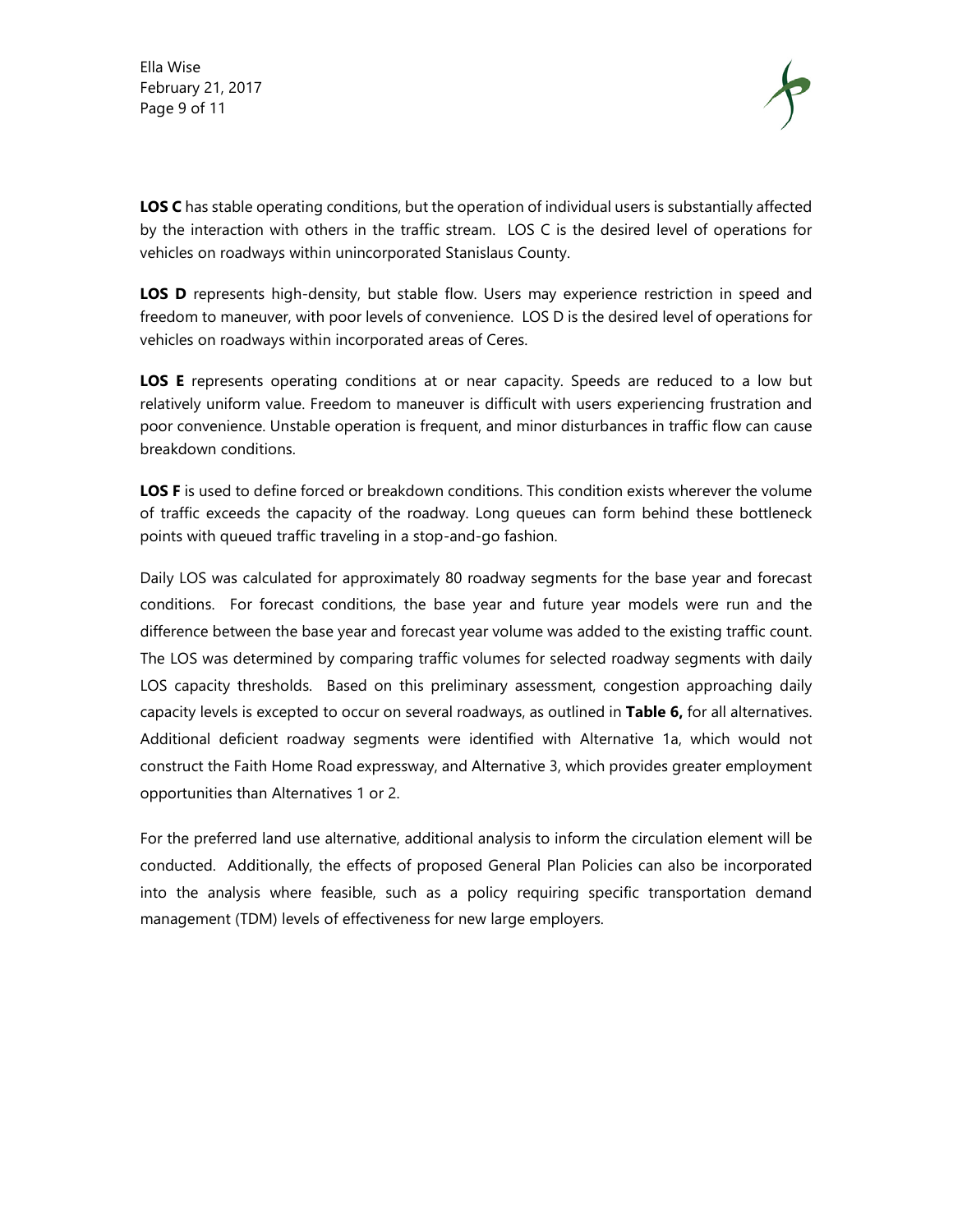

| <b>Deficient</b><br><b>Roadways Under</b><br>all Scenarios  | <b>Additional</b><br><b>Deficient</b><br>Roadways under<br><b>Alternative 1</b> | <b>Additional</b><br><b>Deficient</b><br><b>Roadways under</b><br><b>Alternative 1a</b> | <b>Additional</b><br><b>Deficient</b><br><b>Roadways under</b><br><b>Alternative 2</b> | <b>Additional</b><br><b>Deficient</b><br><b>Roadways under</b><br><b>Alternative 3</b> |
|-------------------------------------------------------------|---------------------------------------------------------------------------------|-----------------------------------------------------------------------------------------|----------------------------------------------------------------------------------------|----------------------------------------------------------------------------------------|
| State Route 99                                              |                                                                                 | Additional<br>congestion<br>projected.                                                  | No substantial<br>change from<br>Column <sub>1</sub>                                   | No substantial<br>change from<br>Column 1                                              |
| <b>Crows Landing Road</b><br>in the vicinity of SR<br>99    |                                                                                 | No substantial<br>change from<br>Column <sub>1</sub>                                    |                                                                                        |                                                                                        |
| Carpenter Road<br>around Whitmore<br>Avenue                 | No substantial                                                                  | Additional<br>congestion<br>projected.                                                  |                                                                                        |                                                                                        |
| Some segments<br>along the Mitchell<br><b>Road Corridor</b> | change from<br>Column <sub>1</sub>                                              | Additional<br>congestion<br>projected.                                                  |                                                                                        |                                                                                        |
| Whitmore Avenue at<br>SR 99                                 |                                                                                 | No substantial<br>change from<br>Column <sub>1</sub>                                    |                                                                                        |                                                                                        |
|                                                             |                                                                                 | Portions of Hatch<br>Road                                                               |                                                                                        | Portions of Hatch<br>Road in vicinity of<br><b>Faith Home Road</b>                     |

#### **TABLE 6 POTENTIAL ROADWAY DEFICIENCIES**

Source: Fehr & Peers, 2017.

## **ALTERNATIVES COMPARISON**

Land use development projected under the General Plan alternatives would increase demand for travel throughout Ceres and the surrounding area. All alternatives include similar levels of increases in housing opportunities; Alternatives 1 and 2 have similar levels of employment increases with Alternative 3 providing the largest increase in potential employment growth. An increase in traffic vehicular traffic volumes is expected under all alternatives. In combination with the roadway network improvements contemplated to serve each of the land use alternatives, increased travel would generally be accommodated by increased roadway network capacity, except for some potential areas of congestion as noted above.